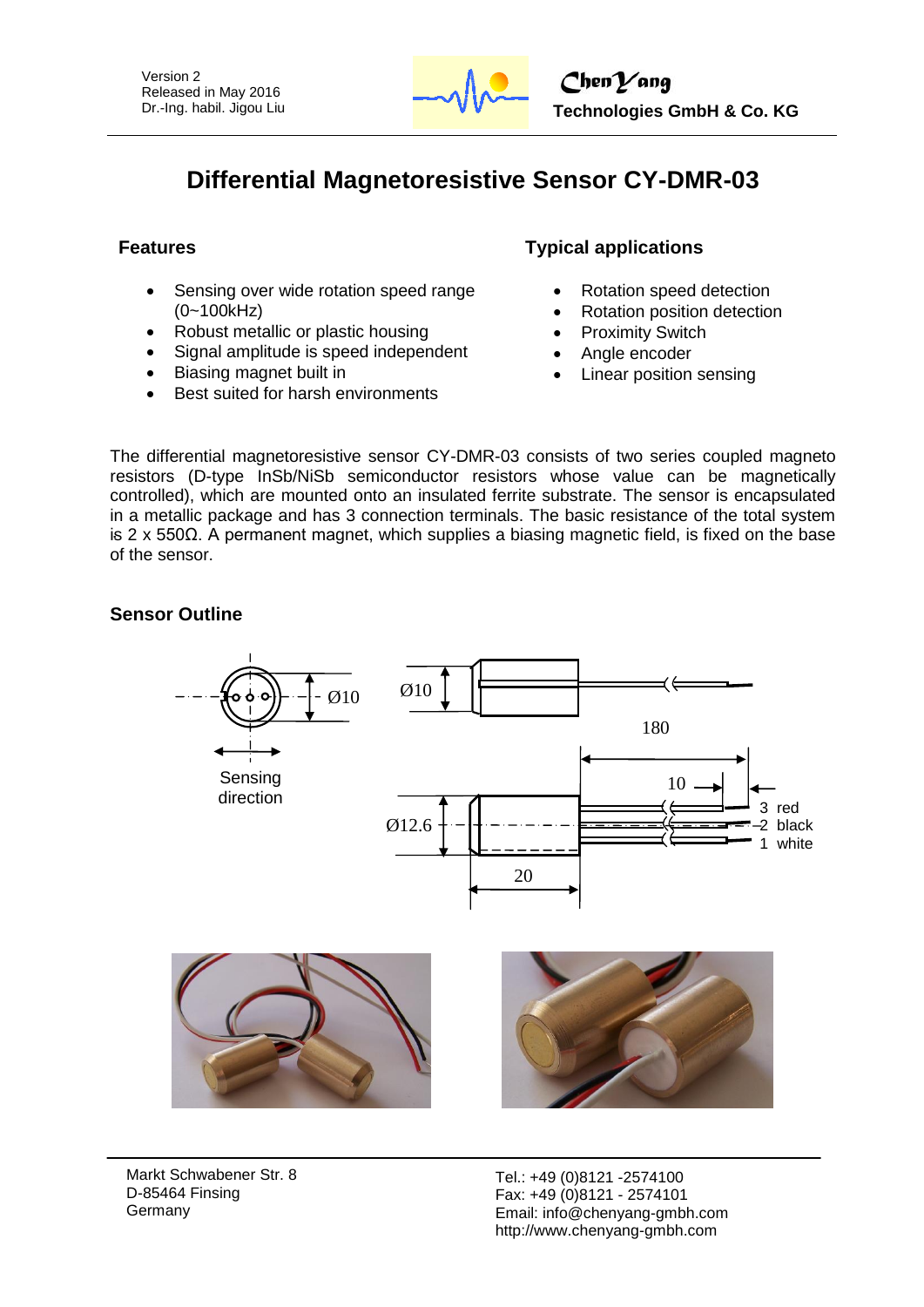

# **Sensor Circuits**





- 
- 2: V<sub>out</sub> Output signal,
- 1: GND

# **b) Built-In Inner Amplifier**



- 3: V+ (+5V),
- 2: V<sub>out</sub> Output signal,
- 1: GND

# **Specifications**

| Part numbers                                                                 | CY-DMR-03A                        | CY-DMR-03B                         |
|------------------------------------------------------------------------------|-----------------------------------|------------------------------------|
| Built-in Inner amplifier                                                     | no                                | ves                                |
| Maximum power supply $V_{\text{max}}$                                        | <b>10V DC</b>                     | 5.5V DC                            |
| Nominal power supply                                                         | 5V DC                             | 5V DC                              |
| Inner total resistance R $_{1-3}$ ( $\delta = \infty$ , I $\leq$ mA, t=25°C) | $700 \Omega - 1500 \Omega$        | $700 \Omega - 1500 \Omega$         |
| Center symmetry M=100% ( $R_{1-2}-R_{2-3}$ )/ $R_{1-2}$ ( $\delta=\infty$ )  | ≤10%                              | ≤10%                               |
| Offset voltage (at Vin and $\delta = \infty$ )                               | $\leq 130$ mV                     | $\leq 130$ mV                      |
| Open circuit output voltage V <sub>out pp</sub>                              | $≥1100mV$                         | 3500mV                             |
| (at Vin and $\delta = 0.15$ mm)                                              |                                   |                                    |
| Frequency range                                                              | 0-100kHz                          | 0-100kHz                           |
| Operating temperature                                                        | $-20^{\circ}$ C ~ $+80^{\circ}$ C | $-20^{\circ}$ C ~ +80 $^{\circ}$ C |
| Storage temperature                                                          | $-40^{\circ}$ C ~ $+85^{\circ}$ C | $-40^{\circ}$ C ~ $+85^{\circ}$ C  |

Standard target object: 1.8x5x4mm (1.8x5mm face moves in the sensing direction of the sensor).

## **Cross Reference**

| Part number | <b>Cross reference</b> |
|-------------|------------------------|
| CY-DMR-03A  | MuRata FR05CM21AR      |
| CY-DMR-03B  | ---                    |

Markt Schwabener Str. 8 D-85464 Finsing **Germany**